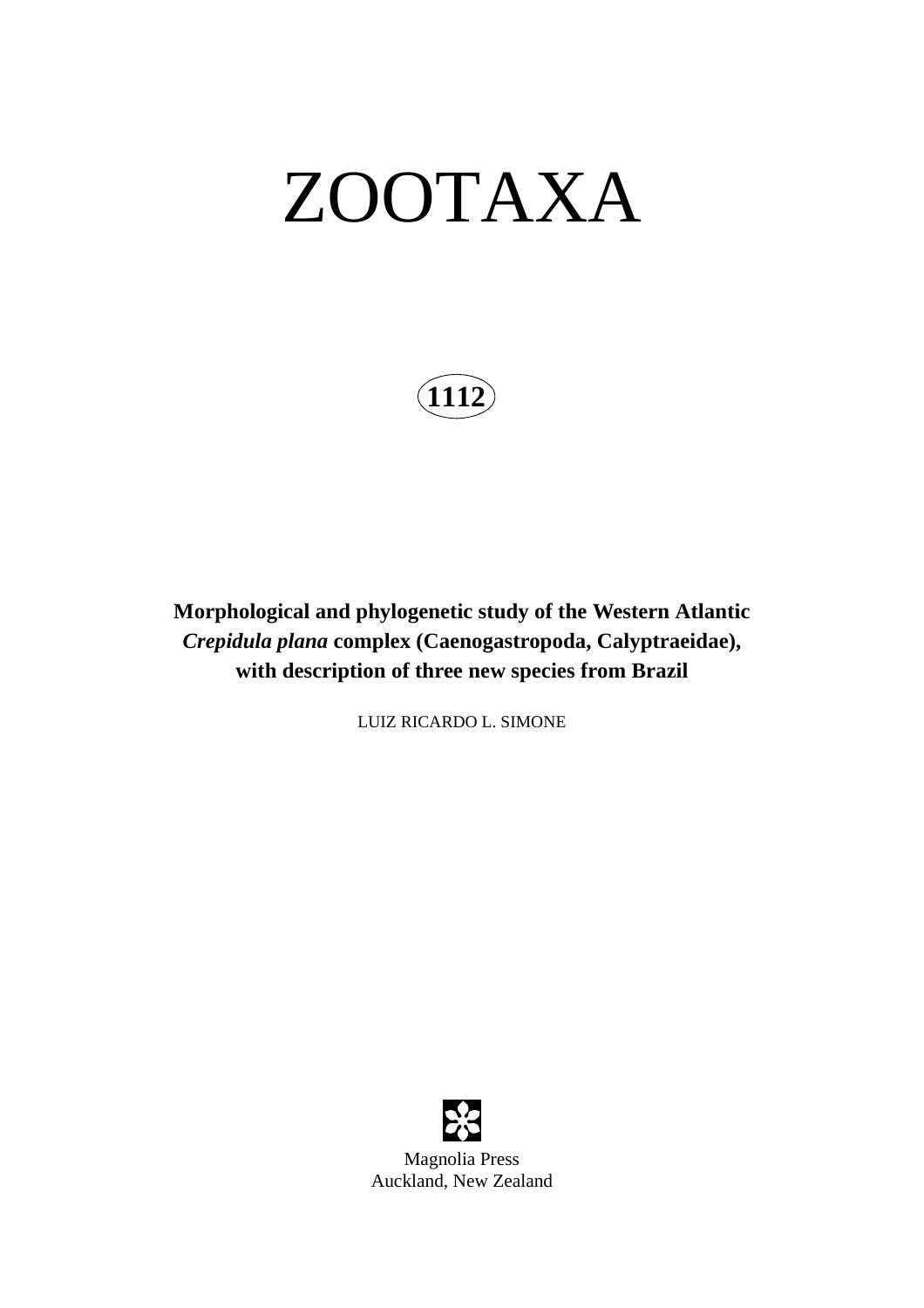#### LUIZ RICARDO L. SIMONE

**Morphological and phylogenetic study of the Western Atlantic** *Crepidula plana* **complex (Caenogastropoda, Calyptraeidae), with description of three new species from Brazil** (*Zootaxa* 1112)

64 pp.; 30 cm.

20 Jan. 2006

ISBN 1-877407-54-2 (paperback)

ISBN 1-877407-55-0 (Online edition)

FIRST PUBLISHED IN 2006 BY Magnolia Press P.O. Box 41383 Auckland 1030 New Zealand e-mail: zootaxa@mapress.com http://www.mapress.com/zootaxa/

© 2006 Magnolia Press

All rights reserved.

No part of this publication may be reproduced, stored, transmitted or disseminated, in any form, or by any means, without prior written permission from the publisher, to whom all requests to reproduce copyright material should be directed in writing.

This authorization does not extend to any other kind of copying, by any means, in any form, and for any purpose other than private research use.

ISSN 1175-5326 (Print edition) ISSN 1175-5334 (Online edition)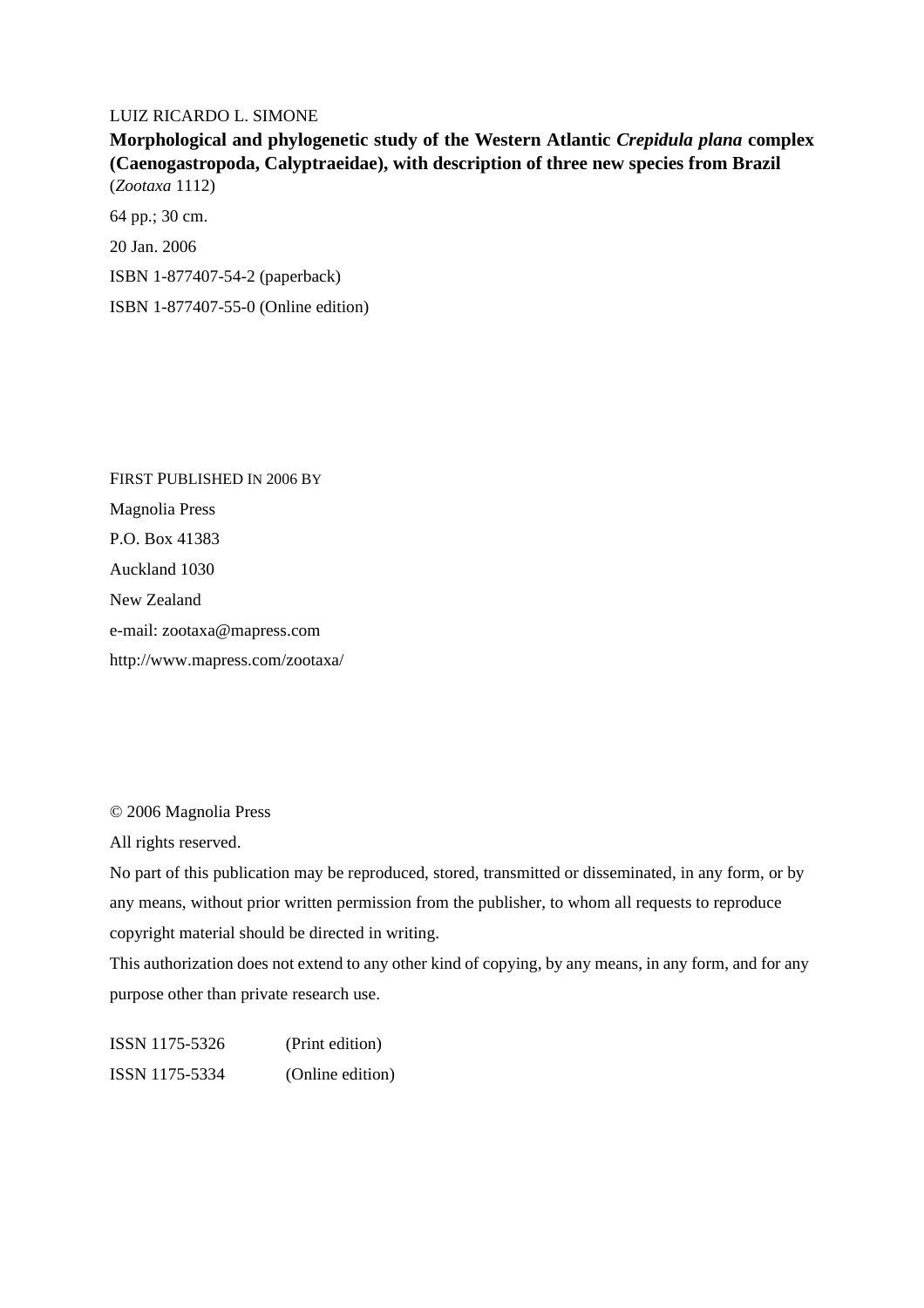

**ZOOTAXA**<br>
ISSN 1175-5334 (online edition) ISSN 1175-5326 (print edition)



## **Morphological and phylogenetic study of the Western Atlantic** *Crepidula plana* **complex (Caenogastropoda, Calyptraeidae), with description of three new species from Brazil**

#### LUIZ RICARDO L. SIMONE

*Museu de Zoologia da Universidade de São Paulo, Caixa Postal 42494, 04299-970 São Paulo, SP, Brazil; e-mail: lrsimone@usp.br*

#### **Table of contents**

| Material and Methods entertainment contains the contract of the material and Methods entertainment of 5 |
|---------------------------------------------------------------------------------------------------------|
|                                                                                                         |
|                                                                                                         |
|                                                                                                         |
|                                                                                                         |
|                                                                                                         |
|                                                                                                         |
|                                                                                                         |
|                                                                                                         |
|                                                                                                         |
|                                                                                                         |
|                                                                                                         |
|                                                                                                         |
|                                                                                                         |
|                                                                                                         |
|                                                                                                         |
|                                                                                                         |
|                                                                                                         |
|                                                                                                         |
|                                                                                                         |
|                                                                                                         |
|                                                                                                         |
|                                                                                                         |
|                                                                                                         |
|                                                                                                         |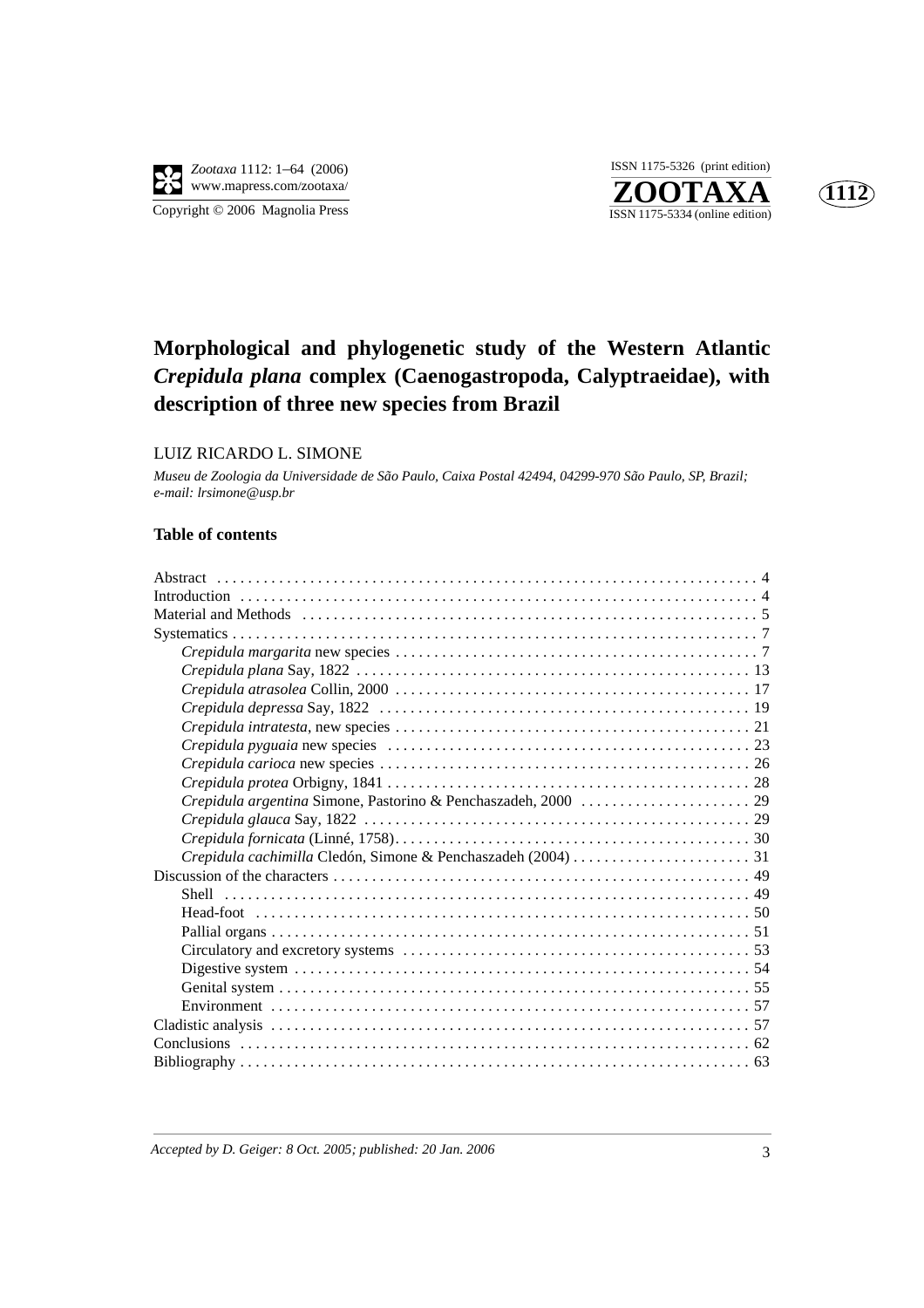### **1112 ZOOTAXA Abstract**

A detailed morphological study was performed in the following species of *Crepidula*: 1) *C. margarita* new species from Venezuela; 2) *C. plana* Say, 1822; 3) *C. atrasolea* Collin, 2000; 4) *C. depressa* Say, 1822, from Florida, USA; 5) *C. pyguaia*, new species from Santa Catarina coast, Brazil; 6) *C. carioca*, new species from Rio de Janeiro coast, Brazil. Additionally, five other species anatomically studied in Simone (2002) were also included: 7) *C. argentina* Simone, Pastorino & Penchaszadeh, 2000, from Argentina; 8) *C. glauca* Say, 1822, from Venezuela; 9) *C. fornicata* (Linné, 1758), from Mediterranean and Florida; 10) *C. protea* Orbigny, from S.E. Brazil; 11) *C*. aff. *plana*, here described as *C. intratesta* new species, from S.E. Brazil; 12) *C. cachimilla* Cledón Simone & Penchaszadeh, 2004, from Patagonia. The 46 characters (106 states) for these species were phylogenetically analyzed and a single cladogram was obtained (length: 93, CI: 65; RI: 64) as follows: (*Crepidula cachimilla* (*C. argentina* ((*C. carioca C. pyguaia*) ((*C. fornicata* (*C. intratesta C. protea*)) ((*C. glauca C. margarita*) (*C. plana* (*C. atrasolea C. depressa*))))))). Two outgroups were used: *Bostrycapulus aculeatus* (Gmelin, 1791), which most authors consider a *Crepidula* (operationally analyzed as part of the ingroup), and the remaining calyptraeoideans studied by the author. The monophyly of the ingroup is confirmed, supported by 25 morphological synapomorphies. Although the ingroup is fully resolved, no clades are formally named, because the phylogeny is still considered provisional. Most studied species belong to an informal group called "*Crepidula plana*-complex", but it is not monophyletic, since *C. fornicata*, which does not belong to this complex, is part of the ingroup. This study demonstrates that detailed morphological data are useful in phylogenetic studies even at the level of closely related/sibling species, resulting in cladogram with good resolution and a good number of shared, analyzable characters. A biogeographic analysis is also performed considering the distribution of each species under the light of the obtained cladogram, a clear ascension from south to north is the main pattern of the evolutionary history of these species. Further comments on the systematics of *Crepidula aplysioides* Reeve and *C. convexa* Say is also performed.

**Key words**: Gastropoda, Caenogastropoda, Calyptraeidae, West Atlantic, Phylogeny, Biogeography, new species

#### **Introduction**

The *Crepidula plana* complex is defined here as a set of species that occurs in the Western Atlantic. This group of species is difficult to separate by means of shell characters alone and, sometimes, even by anatomical characters. The status of those species, at least the known ones, varies from truly separated species to synonyms of *C. plana* Say, 1822. Collin (2000) was the first to use the term, encompassing Florida species with pale, smooth, flat shell. The concept is extended here for the Western Atlantic that possibly sets closey related species, and to differentiate from the *"C. plana* group" as mentioned by Hoagland (1977) that sets convergent whitish species.

The more we know about those populations, the more the result is the fragmentation in several species. Further studies of those populations indicates/suggests that multiple